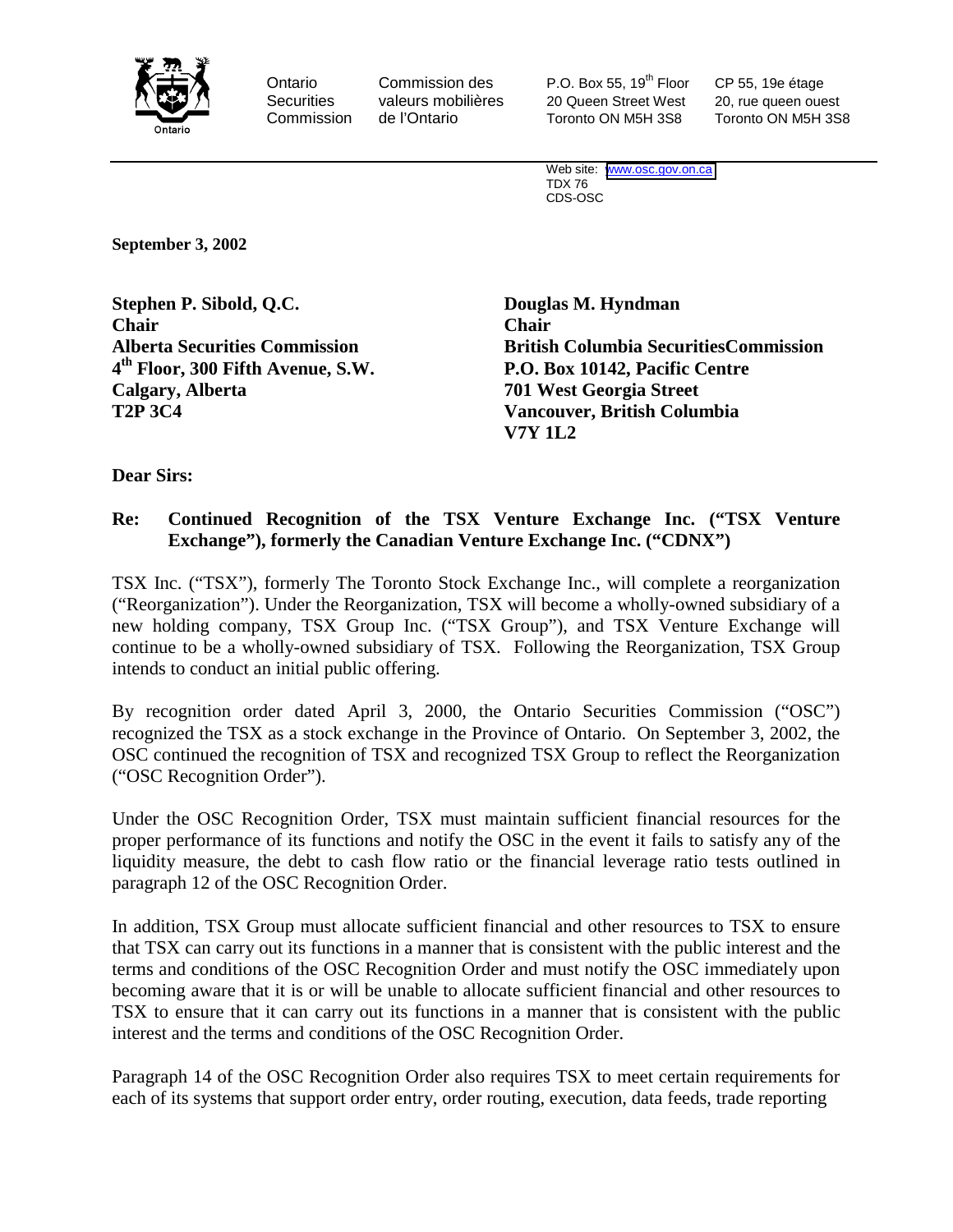and trade comparison and capacity and integrity requirements, and to promptly notify the OSC of material systems failures and changes.

Because the TSX Venture Exchange is a wholly-owned subsidiary of the TSX, which in turn is a wholly-owned subsidiary of TSX Group, TSX and TSX Group will control whether the TSX Venture Exchange can fulfill certain obligations that have been imposed or would have been imposed on the TSX Venture Exchange by the Alberta Securities Commission and British Columbia Securities Commission as the lead regulators of the TSX Venture Exchange ("Lead Regulators").

Further to the Memorandum of Understanding about the Oversight of Exchanges and Quotation and Trade Reporting Systems between the Lead Regulators, the Manitoba Securities Commission, the OSC and the Commission des valeurs mobilières du Québec, the OSC agrees that:

As long as the OSC recognizes and acts as the lead regulator for TSX and recognizes TSX Group, the OSC will advise the Lead Regulators of certain matters or events that occur in the operations and business of TSX Group and TSX because they may have an impact on the operations and business of TSX Venture Exchange and the recognition of TSX Venture Exchange by the Lead Regulators.

For as long as the OSC recognizes and acts as the lead regulator for TSX and recognizes TSX Group, the OSC will promptly advise the Lead Regulators in writing, if the OSC

- a) becomes concerned about the financial viability of TSX Group or TSX;
- b) is advised by TSX Group that TSX Group will not allocate sufficient financial and other resources to TSX to ensure that TSX can carry out its functions in a manner that is consistent with the public interest and the terms and conditions of the OSC Recognition Order;
- c) is advised by TSX that TSX has failed to satisfy any of the financial tests set out in the OSC Recognition Order;
- d) is considering revoking or revokes its recognition of TSX Group or TSX;
- e) becomes aware of any impending change of control of TSX Group or TSX or of an intention by TSX Group or TSX to cease operations or dispose of all or substantially all of its assets.

For as long as the OSC recognizes and acts as the lead regulator for TSX, the OSC will, immediately upon receipt of same, provide to the Lead Regulators any reports provided to the OSC by TSX regarding the results of any tests, reviews or monitoring performed by TSX in connection with its systems.